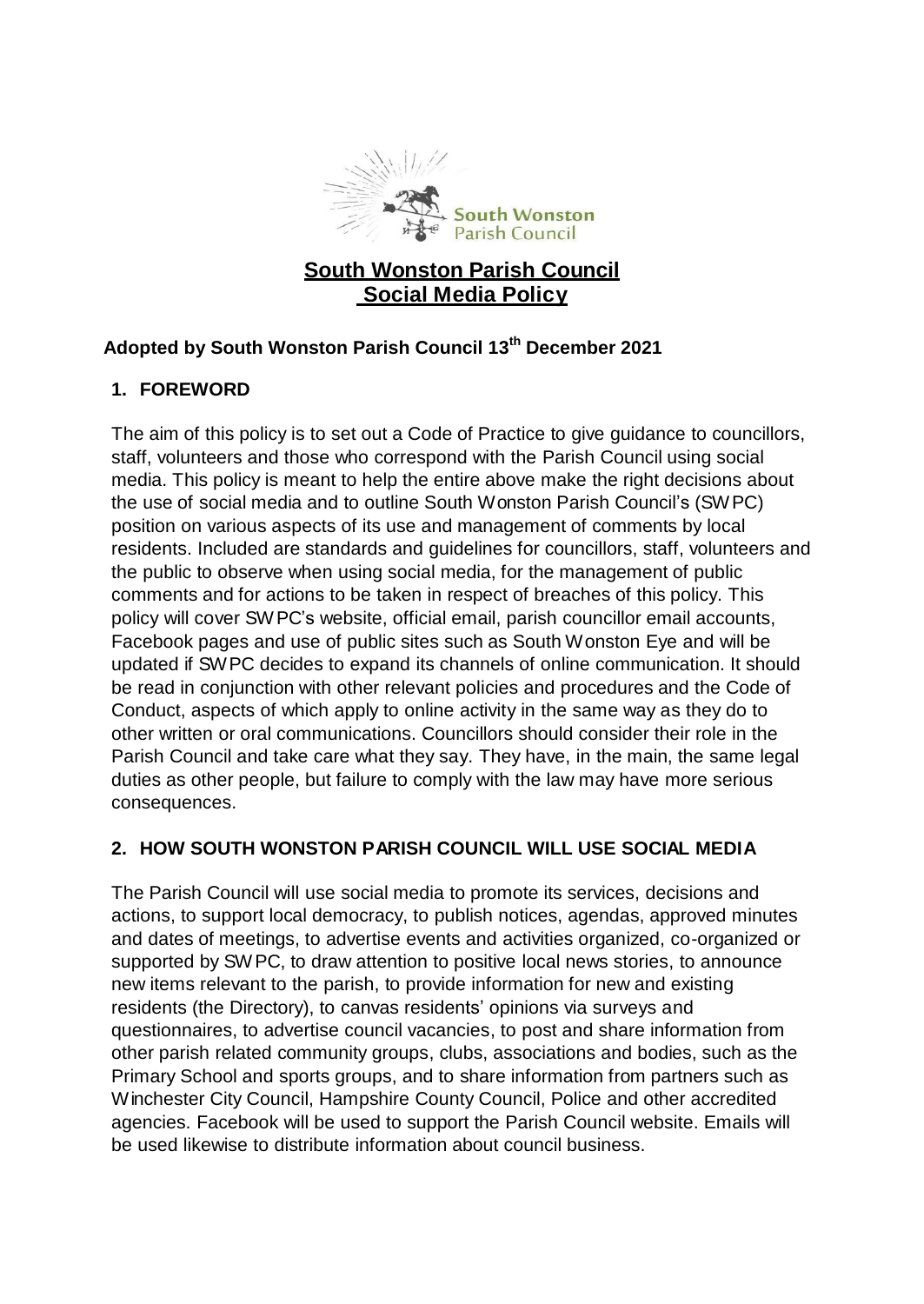### **3. CODE OF PRACTICE FOR COUNCILLORS, COUNCIL STAFF AND VOLUNTEERS**

#### **DO:**

- Be responsible and respectful. Keep posts positive, informative, balanced, objective and accurate.
- Respect the privacy of other councillors, staff, volunteers and residents.
- Seek permission to publish original photos or videos. Don't infringe copyright.
- Disclose your identity and affiliation to SWPC. Differentiate between your public and private capacity and follow the Code of Conduct if it applies to you. If you decide to use your personal social media account for council business rather than SWPC's Facebook page, make it absolutely clear that you are acting as a councillor, council employee or volunteer with all that signifies. Spelling and grammar: check everything if you're not sure.

#### **DON'T:**

Give out others' personal data such as addresses and telephone numbers. Use an individual's name, refer to personal circumstances or post information about an individual unless given permission (breach of Data Protection Act 2018).

Present personal opinions as those of SWPC or claim to be acting as a representative of SWPC if you aren't.

Behave in any way that might embarrass the Parish Council.

Make false or misleading statements, derogatory, defamatory, discriminatory or offensive comments on the grounds of race, sexuality, disability, gender, age, religion or belief about any individual or business/agency, bully or harass, threaten or engage in personal attacks, online disputes or hostile and persistent communications or destroy professional relationships. Publish photos of minors without parental permission, libelous information, obscene material or undertake any online activity which breaks laws or regulations or could bring the Parish Council into disrepute, including matters posted in a personal capacity.

#### **4. GUIDELINES FOR THE PUBLIC**

SWPC will allow communications online from members of the public that are:

- Responsible and respectful of the privacy of councillors, staff, volunteers and other residents
- Objective, balanced, informative and accurate.
- **Posts may be deleted and the correspondent banned if:** 
	- o Personal data of others on social media such as addresses and telephone numbers are given out
	- o Reference is made to an individual's name without permission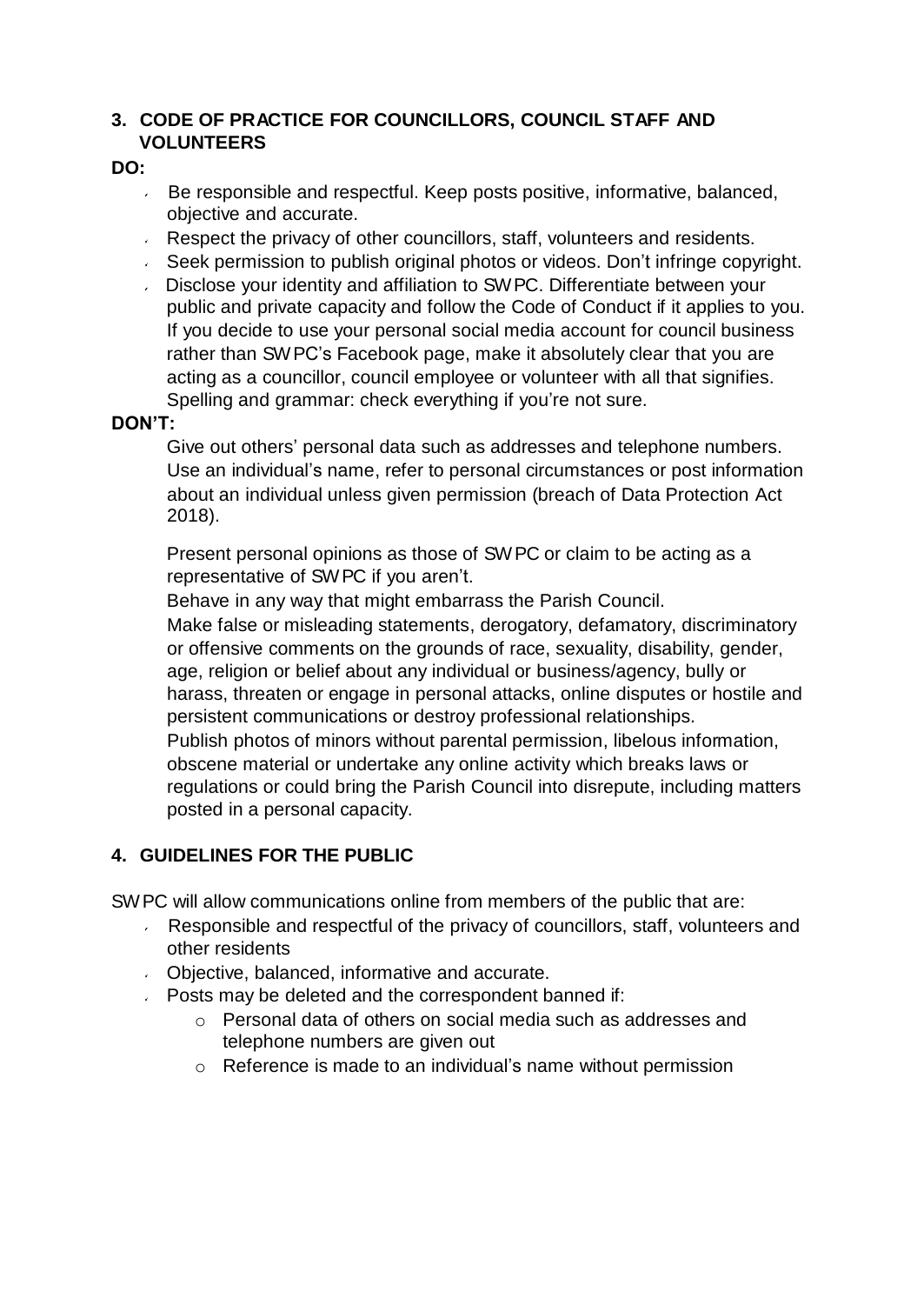- False or misleading statements are made, including potentially inflammatory, defamatory, discriminatory or offensive comments about any person involved with SWPC in any capacity
- Posts are made which are bullying, harassing, use offensive or threatening language, make personal or libelous remarks, contain obscene material or unauthorized photos of minors or otherwise demonstrate unlawful activity. Deliberately vexatious and persistent correspondence is dealt with in a separate policy.

The relevant legislation referred to below is equally applicable to members of the public.

### **5. PARISH COUNCIL SOCIAL MEDIA ACCOUNT MANAGEMENT**

The Clerk will be responsible for posting general information on social media and the Parish Council website. This includes notices of events and activities, information for new and existing residents, forthcoming elections, council vacancies, information from Winchester City Council, Hampshire County Council, Police etc, dates of council meetings, agendas, approved minutes, Pavilion facilities, classes and groups, booking arrangements and terms and conditions.

The Chair and Vice Chair will undertake the role of Moderators, and will be responsible for monitoring and ratification of content, ensuring compliance with the Social Media Policy. Content includes posts submitted by councillors, council staff and volunteers in their Parish Council role for inclusion in social media, third party posts, notifications, policies and press statements. These will be signed off by the Moderators in the same way as comments and items for local news are currently. The Moderators will also be responsible for all final published responses. It should be noted that not all communications require any or an immediate response but acknowledgements will be appreciated. Before a response can be made, a query may necessitate discussion in full council as an agenda item, and the correspondent should be notified about time and date so they can attend the meeting if they wish. The agreed response should be included in the Minutes and copied to the correspondent.

The Moderators shall remove any negative posts containing inflammatory or personal remarks, libelous or defamatory information. Such posts will be reported to the hosts of the social media site and recorded for the Parish Council. The Moderators may also block or ban access to correspondents in breach of the Social Media Policy. An explanation should be offered to the correspondent and an opportunity given to withdraw their statement if it is a case of minor rather than major infringement. The above applies to both council members, staff and volunteers and members of the public. Dubious content should be reported to the Moderators.

A Webmaster will be appointed to maintain and update the Parish Council website, especially its security settings.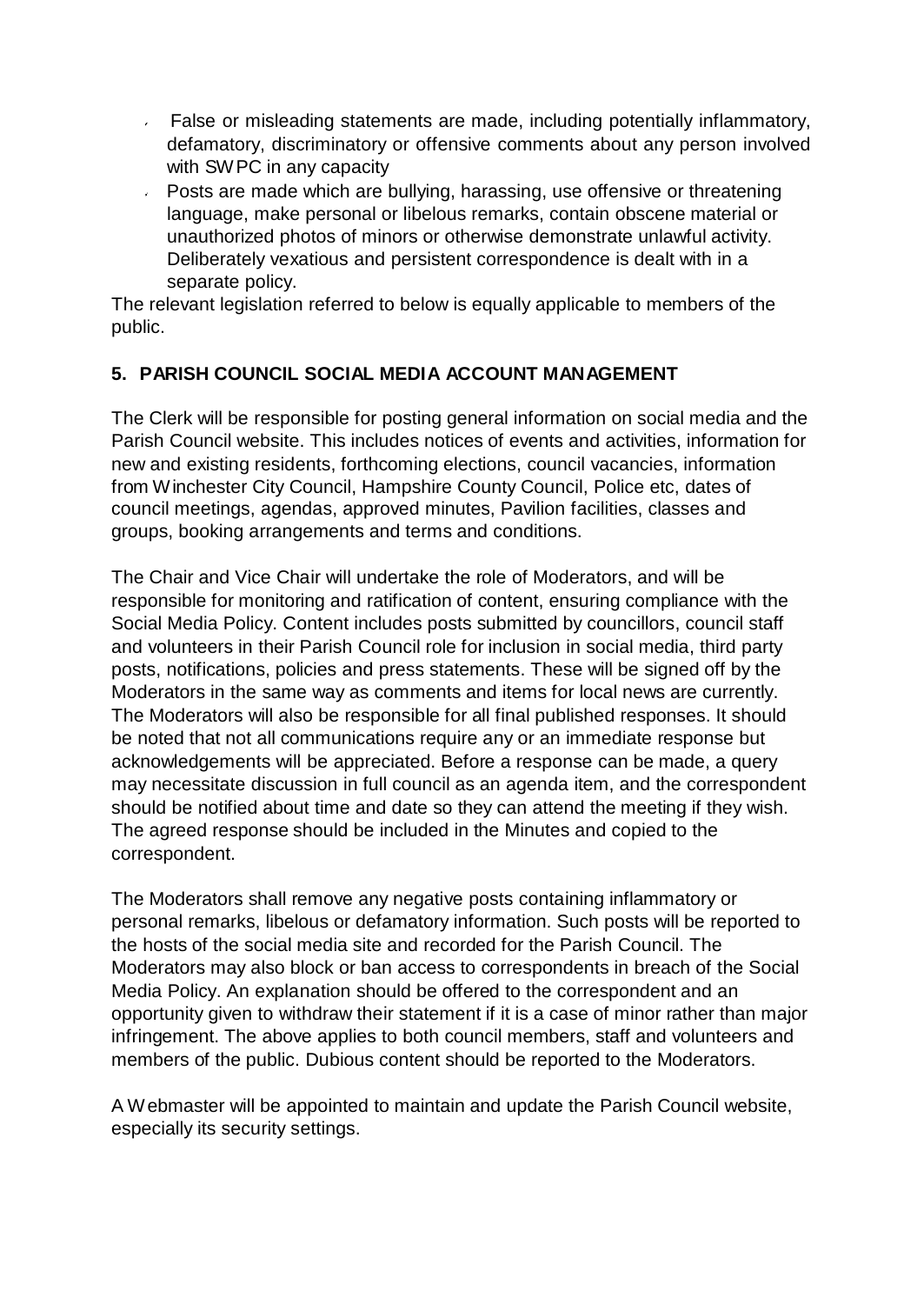Requests for links to other websites will be considered and approved or disallowed by the Parish Council at monthly meetings.

## **6. LEGAL MATTERS**

Legislation relevant to this policy includes the Data Protection Act 2018, the Communications Act 2003 (persistent use of a public electronic communications network), the Crime and Disorder Act 1998 (discrimination), the Protection from Harassment Act 1997, the Malicious Communications Act 1988 (threatening behaviour), the Public Order Act 1986 (threatening, abusive , insulting words or behaviour, unlawful violence, disorderly behaviour causing harassment, alarm and distress), the Criminal Damage Act 1971 (endangering life) and the Offences against the Person Act 1861 (threats to kill).

It should be noted that the articles of the European Convention on Human Rights, which are still valid in the UK, don't confer an absolute right to freedom of thought, conscience and religion and freedom of expression (Articles 9 and 10) but discrimination on grounds of sex, race, colour etc is prohibited (Article 14).

The Parish Council's content must not contain party political material or promote a particular political view. Nor should it promote a particular councillor's private personal image, proposals, decisions, recommendations or personal issues. An individual's personal data must not be published without express written permission to avoid infringement of the Data Protection Act 2018.

If an untrue statement about a person is published which is damaging to their reputation, they might take a libel action against the perpetrator which, if it succeeds, could result in an award of damages against the council. Allowing someone to publish something libelous on council social media knowingly and not taking direct action to remove it similarly exposes the Parish Council to a libel claim.

Using images or text from a copyrighted source without permission is likely to breach copyright. Publishing anything without making sure of its status or without seeking permission could result in the award of damages against the council.

Involvement in determining planning applications, licencing applications or similar semi-judicial decisions implies that councillors should not publish material suggesting they don't have an open mind, which could invalidate the decision. Pre-disposition, predetermination or bias may require a declaration of interest at the council meeting and withdrawal from discussion and voting.

The publication of obscene material is a criminal offence.

During election time, candidates must return a form of expenditure on advertising or campaign literature, including web advertising. These should not breach standards